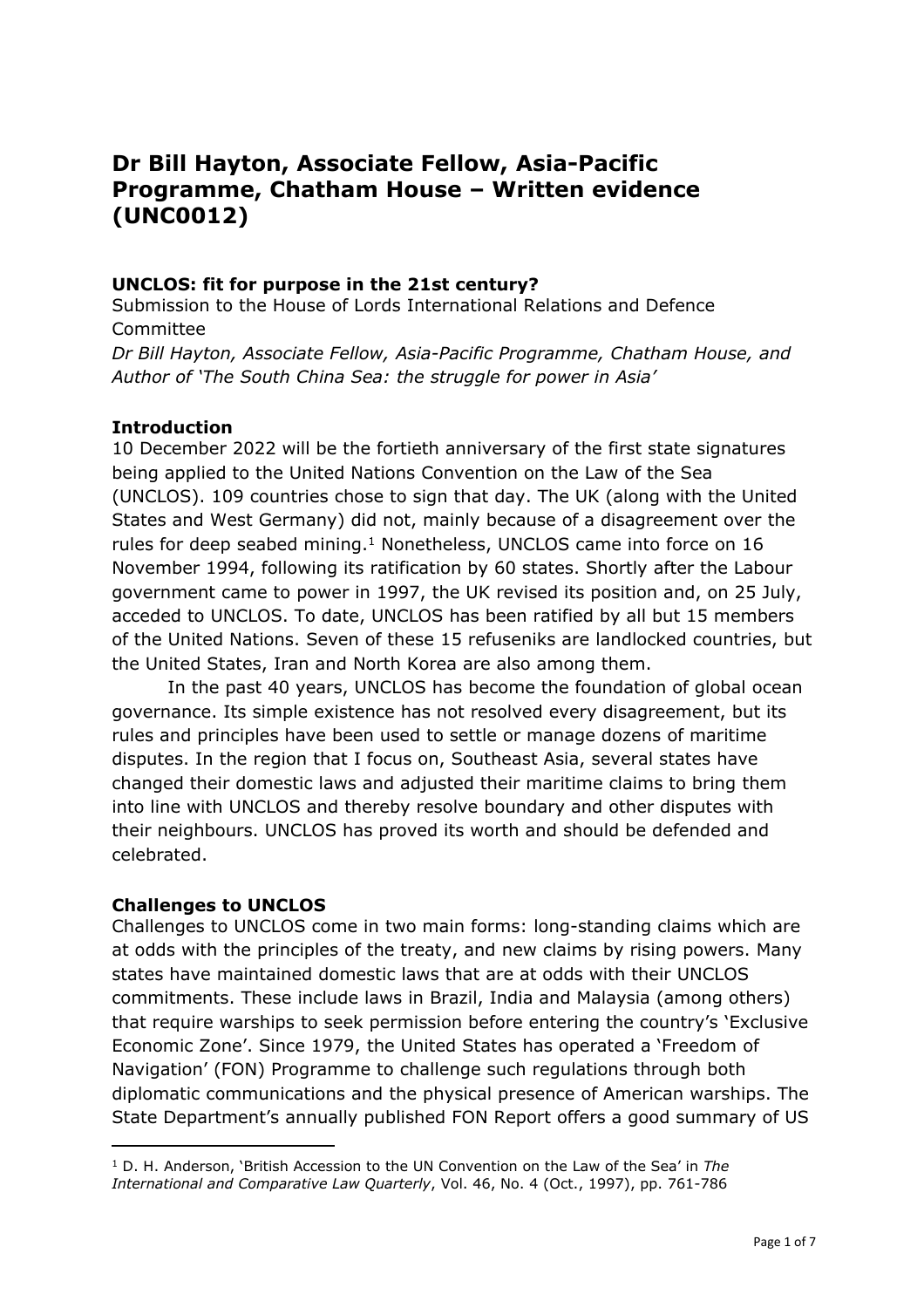objections to these domestic laws, and most of these objections would be shared by the UK.

New threats to UNCLOS come in the form of rising powers attempting to assert innovative claims that violate the terms of the treaty or asserting alternative legal bases for maritime rules. The two most troubling contemporary examples of this involve Turkey in the eastern Mediterranean and China in the South China Sea. Others are better informed about Turkey's recent actions. In this submission, I will address China's behaviour.

## **China's claims in the South China Sea**

The People's Republic of China became a full member of the United Nations in 1971, just in time to play a full part in the negotiations that resulted in UNCLOS. It signed the UNCLOS text in 1982 and ratified it in 1996.

## **Paracel Island Baselines**

On 15 May 1996, three weeks before its formal ratification of UNCLOS, China declared a set of 'straight baselines' around its coastline. In principle, this is

allowed under UNCLOS (the UK has some straight baselines, for example). However, some of the Chinese baselines appear to be out of conformity with UNCLOS. This is particularly true of the straight baselines drawn around the Paracel Islands. This is not allowable under UNCLOS. Only archipelagic states – countries that are entirely made up of islands (such as Indonesia or the Philippines) – are permitted to do this. The PRC declared the area within these baselines to be 'internal waters' – and therefore



not subject to 'innocent passage'. The area of 'internal waters' claimed by the PRC in the Paracels is much larger than the 'territorial waters' that surround each of the individual islands. (This is illustrated in the map right, drawn by the US Department of State.) China's Paracel Islands baselines contravene the principles laid down in UNCLOS and have been challenged by the UK both legally and physically, notably by HMS Albion making a transit through the islands in 2018. News reports suggested that a Chinese warship and helicopters had harassed HMS Albion during its transit.

## **Exclusive Economic Zone vs 'historic rights'**

When China ratified UNCLOS it made a declaration explicitly stating that it claimed 'sovereign rights and jurisdiction' over an Exclusive Economic Zone of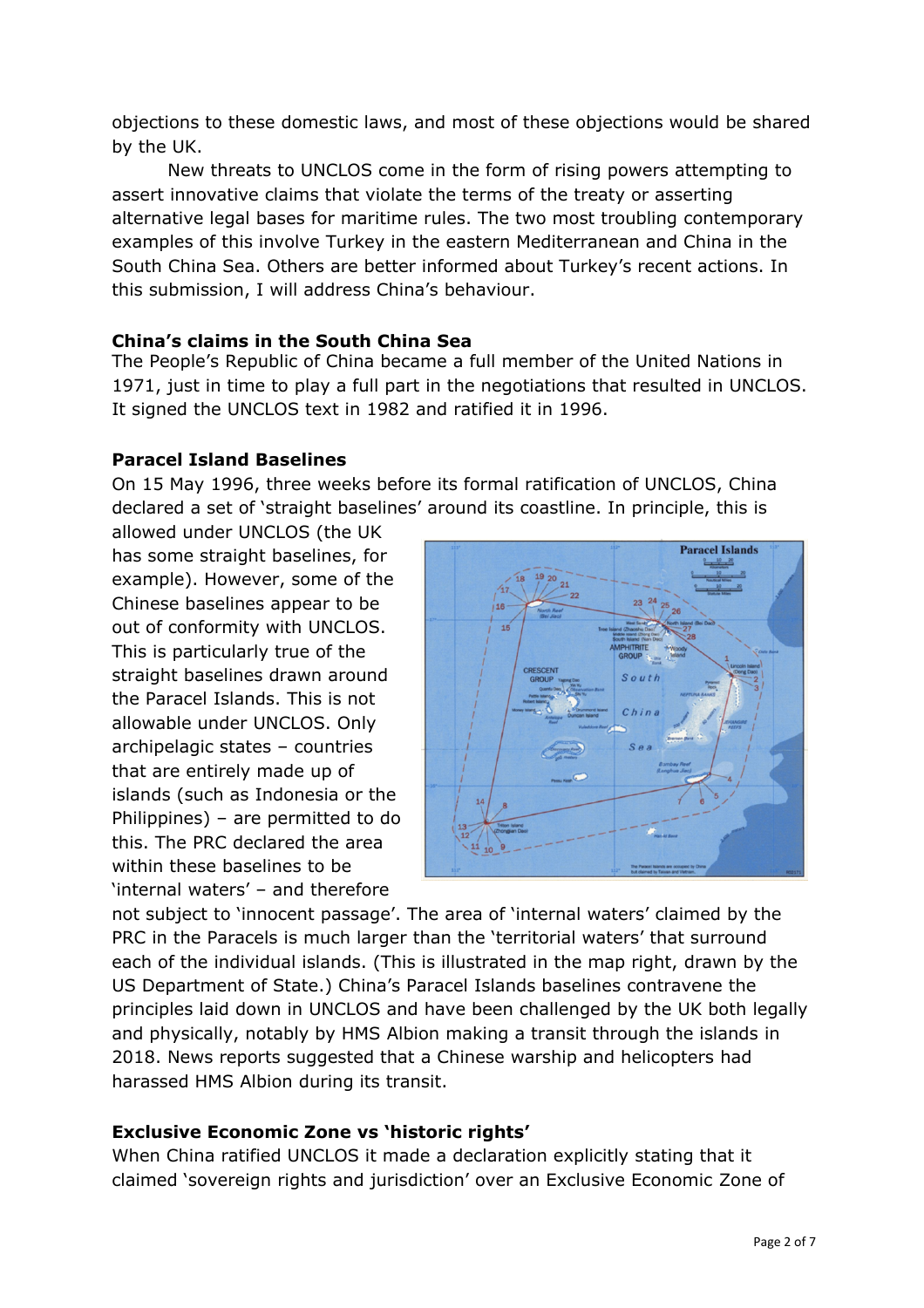200 nautical miles. However, the Exclusive Economic Zone law that China adopted two years later (26 June 1998) included a phrase stating that the incorporation of UNCLOS rules into Chinese legislation "shall not affect" (*bu yingxiang*) China's "historic rights" (*lishixing quanli*).<sup>2</sup> This is the single greatest cause of instability in the South China Sea today.

The Chinese government has never clearly defined its claims in the South China Sea. My own archival research has led me to the conclusion that China's claims emerged in a haphazard fashion in the years between 1907 and 1947 and were characterised by a lack of knowledge about the features that were being claimed.<sup>3</sup> In the decades since then, Chinese officials have sought to regularise, backdate and extend the country's claims, often without a clear understanding of the history or legal basis behind them. The best explanation we currently have for China's claims comes from the President of the National Institute of South China Sea Studies (NISCSS), Dr Wu Shicun. NISCSS is an organisation jointly managed by the Chinese Ministry of Foreign Affairs and the province of Hainan Island. Dr Wu says China's claims have three parts:

- 1. A territorial claim to all the features inside the 'U-shaped line' printed on Chinese maps since 1947
- 2. Sovereign rights and jurisdiction as defined by UNCLOS
- 3. "certain historic rights" within the U-shaped line, "such as fishing rights, navigation rights and priority rights of resource development".<sup>4</sup>

It is the third part of this formulation that represents a fundamental challenge to UNCLOS. The rules of UNCLOS were intended to supersede all such 'historic' claims. China's insistence on maintaining them poses a threat to both the rulesbased order in the South China Sea and to the interests of its Southeast Asian neighbours. In the past few years, the region has witnessed Chinese government vessels blockading offshore oil and gas development, protecting fishing fleets and conducting unauthorised seismic surveys in the Exclusive Economic Zones of Vietnam, Indonesia, Malaysia, Brunei and the Philippines. In all these activities, China appears to be using the 'U-shaped line' as the boundary of its activities, in defiance of the principles of the 2016 Arbitration Ruling.

All the Southeast Asian claimant states in the South China Sea are coming under increasing pressure to agree to what the PRC calls 'joint development'. China is, in effect, telling these countries to give up the rights laid down in UNCLOS and share the resources of their EEZ with China. So far none of the other claimants have agreed to do this, despite huge diplomatic pressure. They need outside support to maintain the integrity of UNCLOS.

<sup>2</sup> Bill Hayton, 'The Modern Creation Of China's 'Historic Rights' Claim In The South China Sea', *Asian Affairs (2018)*

<sup>&</sup>lt;sup>3</sup> Bill Hayton, 'The Modern Origins of China's South China Sea Claims: Maps, Misunderstandings, and the Maritime Geobody', *Modern China* 2019, Vol. 45(2) pp127–170

<sup>4</sup> Keyuan ZOU & Xinchang LIU, 'The Legal Status of the U-shaped Line in the South China Sea and Its Legal Implications for Sovereignty, Sovereign Rights and Maritime Jurisdiction' in Chinese Journal of International Law, Volume 14, Issue 1, March 2015, pp57–77.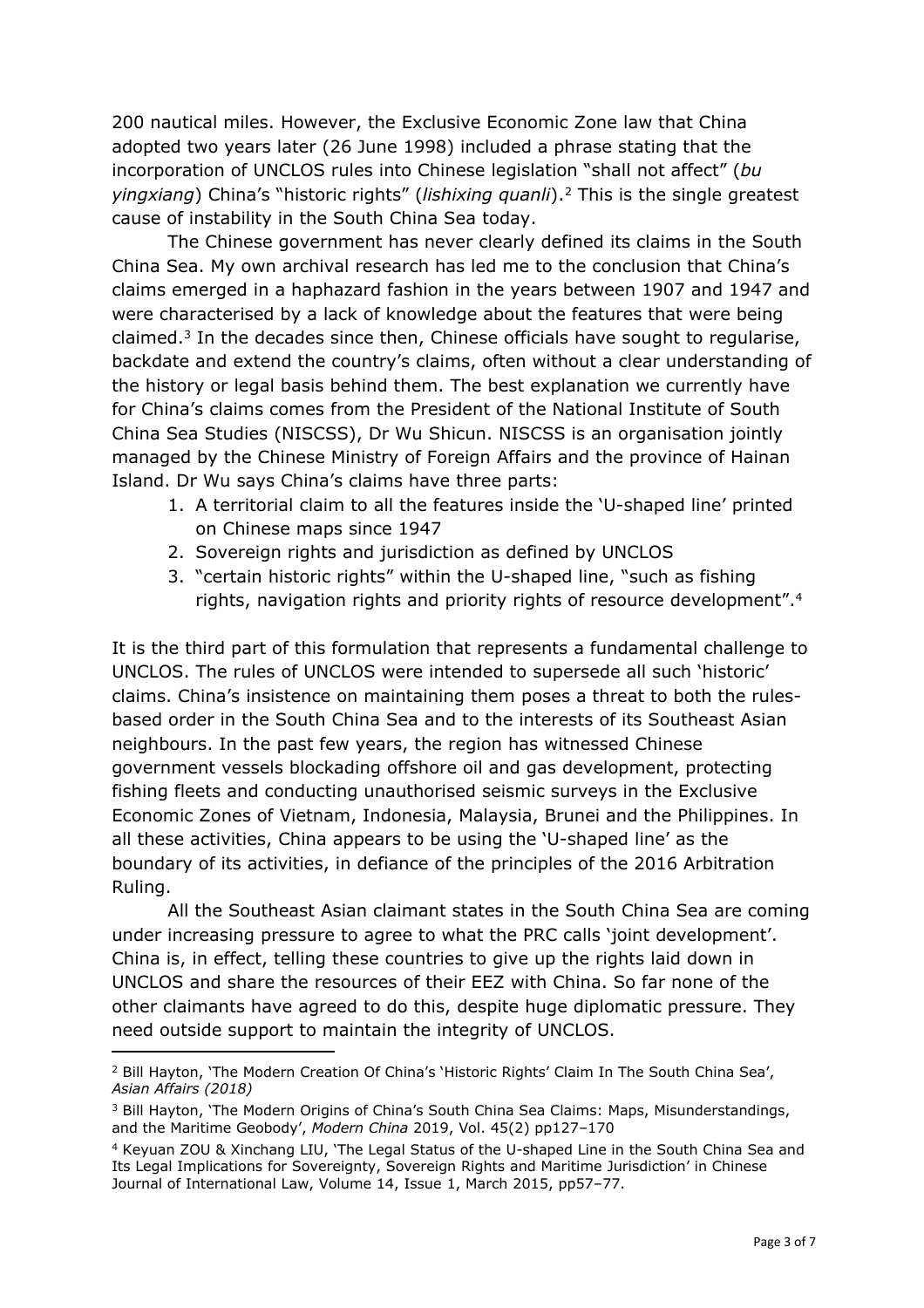## **Freedom of navigation**

China also takes a different view on the question of 'freedom of navigation' to most states. UNCLOS is clear on this point: Article 24 clearly states, "The coastal State shall not hamper the innocent passage of foreign ships through the territorial sea". This right – known as 'innocent passage' – applies everywhere, even around rocks and reefs subject to sovereignty disputes – provided that vessels do nothing to threaten "peace, good order or security" or jeopardise anyone's safety. China agreed to this wording when it signed UNCLOS in 1982.

Ten years later, however, the PRC approved its 1992 Law on the Territorial Sea, which states, "Foreign ships for military purposes shall be subject to approval by the Government of the People's Republic of China for entering the territorial sea of the People's Republic of China." Then, when it formally ratified UNCLOS in June 1996, the PRC made a declaration that 'innocent passage' through the territorial sea "shall not prejudice the right of a coastal state to request a foreign state to obtain advance approval from or give prior notification to the coastal State for the passage of its warships". In other words, the PRC went back on the position it had agreed to when it signed UNCLOS after nine years of negotiations.

The world now faces a situation where China makes use of the innocent passage provisions of UNCLOS abroad but denies that they apply in the South China Sea. Twice in July 2017 and twice in July/August 2019 Chinese warships have sailed through the English Channel – passing through British territorial waters en route to exercises with Russia in the Baltic Sea.

## **South China Sea Arbitration**

In January 2013, the Philippines announced the beginning of a legal case against China held under the rules of UNCLOS. An 'International Arbitral Tribunal' of leading judges was convened and finally delivered its 'Award' on 12 July 2016. The ruling was 500 pages long but its two main conclusions were that

- 1. China's 'U-shaped line' claim had no validity under UNCLOS
- 2. None of the features in the Spratly Islands (in the southern part of the South China Sea), nor the coral reef known as Scarborough Shoal, were able to, in the words of Article 121(3) of UNCLOS, "sustain human habitation or an economic life of its own"

As a result, China's legal claims to the resources of the South China Sea should be limited to the areas allowed by UNCLOS: an Exclusive Economic Zone of up to 200 nautical miles (around 400km) from its coast plus circles of 12 nautical mile diameter around each disputed feature.

China has refused to recognise or accept the Tribunal's Award and continues to violate its provisions. This is a major threat to the credibility of UNCLOS and a worrying indicator of China's attitude towards the international rules-based order.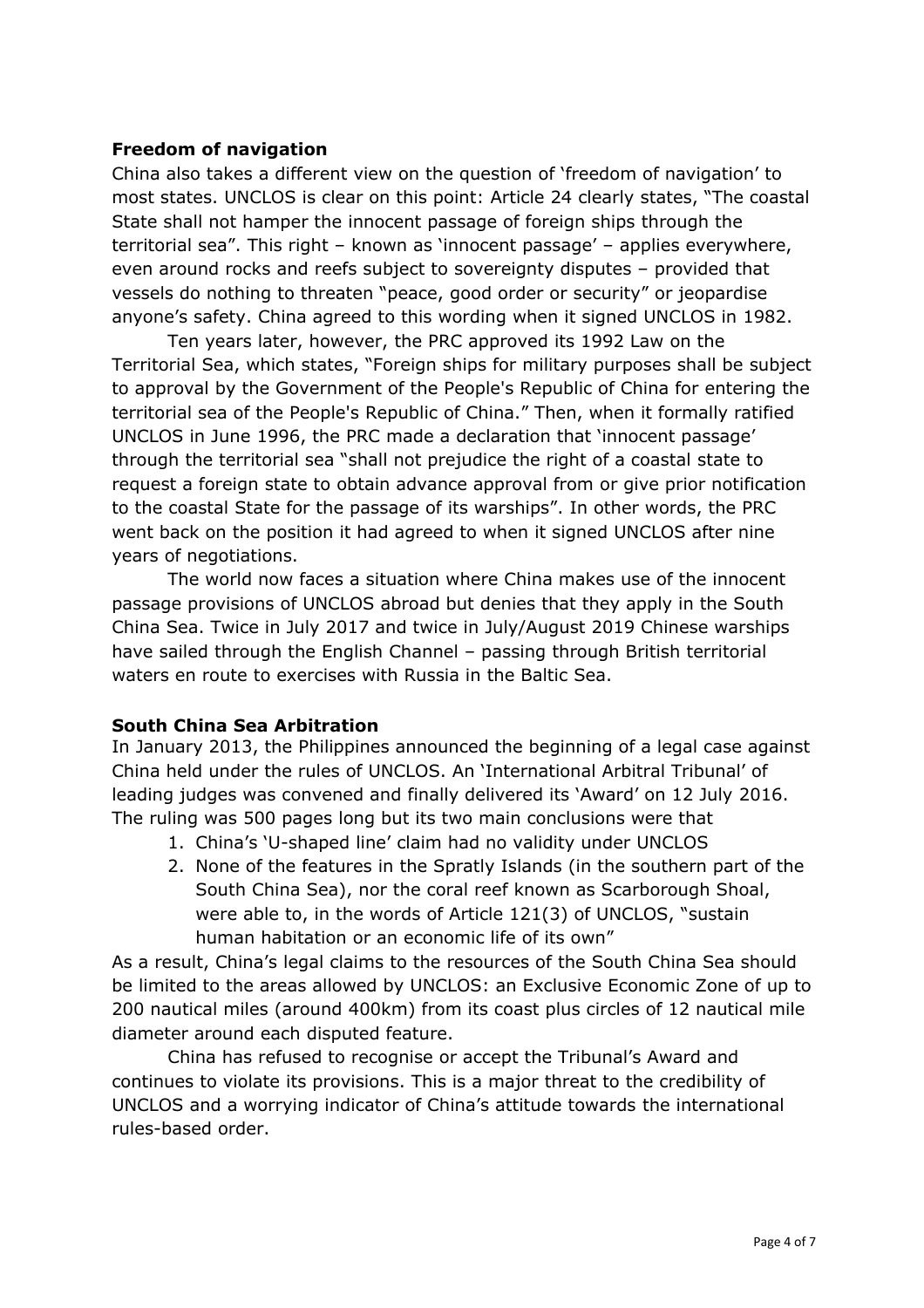## **The UK's interests in preserving UNCLOS in the South China Sea**

The United Kingdom has a strategic interest in preserving the rule of international law around the globe. Preserving even arcane details of UNCLOS provides a defence against chaos. If international law breaks down in some parts of the world, then it ceases to be an arbiter of disputes between states. If China is successful in its campaign of pressure against smaller states in Southeast Asia, then we will be returning to an era of 'spheres of influence' and imperialism. We would see a return to coercion and the use of force between countries.

The UK has a vital national interest in the free flow of international maritime trade. China has not yet threatened this flow but without a full and explicit commitment to the provisions of UNCLOS, we have no guarantees about its future behaviour. Close UK partners, such as Japan and the Republic of Korea, are concerned that any future dispute between them and the PRC could – potentially – involve problems in transiting the South China Sea.

The UK also has specific defence commitments to three states involved in the South China Sea. It has a garrison in Brunei and is part of the Five Power Defence Arrangements with Malaysia and Singapore (along with Australia and New Zealand). The UK has good relations with every state in Southeast Asia (except Myanmar) and is seen as an important 'balancing' factor in a region that does not want to be dominated by China, the United States or any other power. Our on-going diplomatic and military presence there helps to maintain the various states' independence.

#### **UK options in dealing with China's violations of UNCLOS?**

The UK has more influence in the South China Sea than is commonly realised. The simple fact of its diplomatic and military presence makes it a factor in the discussions. By demonstrating our concern, we help to maintain the rule of international law and provide options for small states concerned by the overbearing influence of large states. Beijing expects to sweep away all opposition to its policies through economic and diplomatic pressure. It is vital that the UK takes a strong stance on these questions of principle. The Chinese Communist Party respects strength more than easy capitulation in the face of inducements or threats. China needs the UK as a market and home for investment. This gives the UK leverage.

The UK and its partners need to maintain clear support for UNCLOS in all their public statements on maritime affairs and communicate this frequently to the South China Sea claimants. The UK can be a global defender of UNCLOS by helping coastal states to preserve their own rights. It should take a formal view on what is – and is not – a legitimate claim to maritime resources in the South China Sea. It could then assist Southeast Asian states to build up their capacity to monitor and control their legitimate EEZs. It could increase naval and coastguard cooperation with them to help them protect those claims.

The UK could sanction Chinese companies that are engaged in predatory behaviour within other countries' legitimate EEZs. It could add stipulations about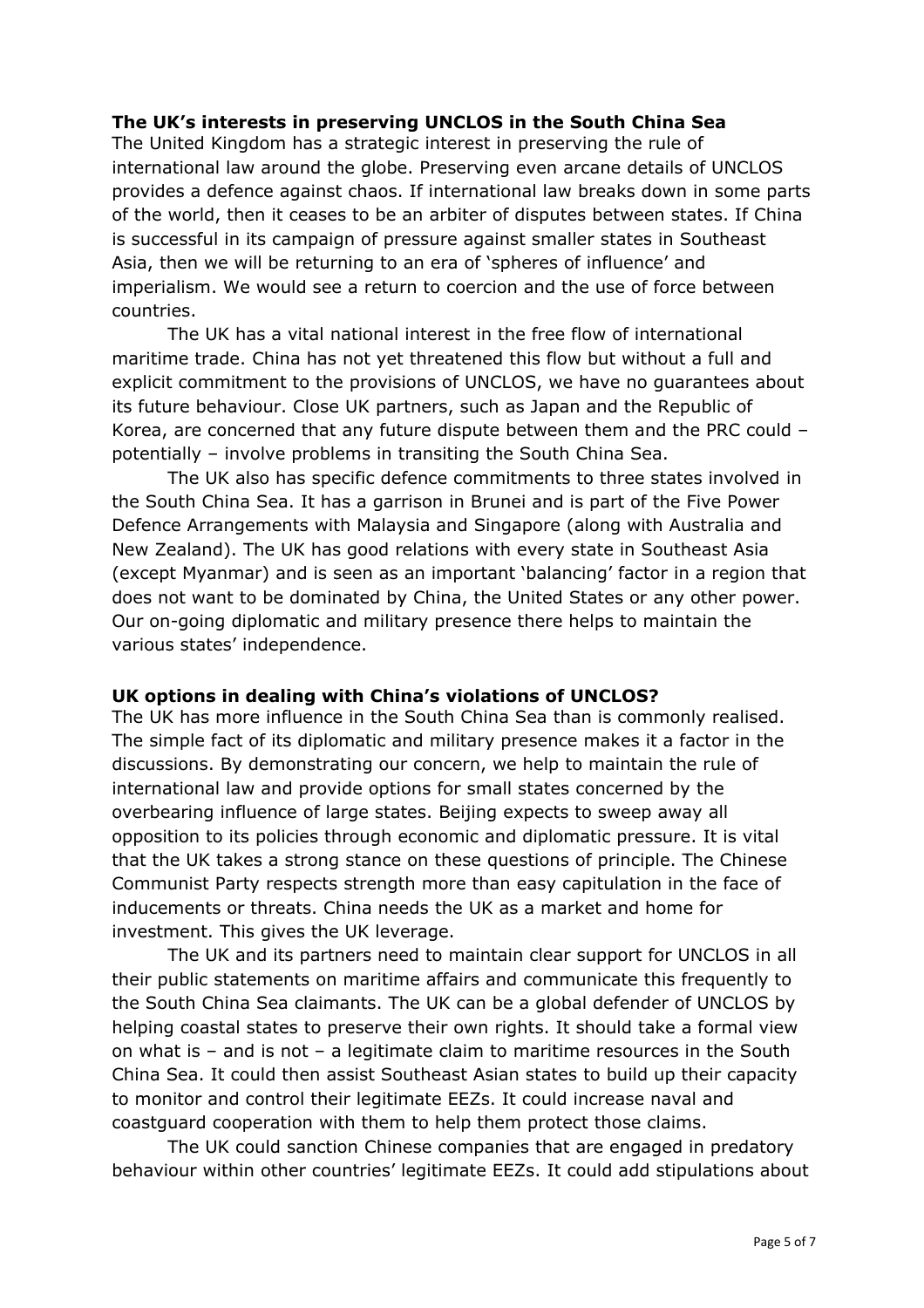respecting legitimate EEZ claims to all maritime agreements with the claimant states and insist that fish catches, for example, are traceable to domestic EEZs. These, and other relevant and targeted counter-measures could be adopted to deter rule-breaking in the South China Sea.

On Freedom of Navigation, the UK needs to make clear that Article 24 of UNCLOS applies everywhere. When Chinese warships make use of 'innocent passage' rules to sail near the UK, this should be publicised. The UK might want to take a view on whether its own belief in 'innocent passage' through the English Channel should apply to countries that don't apply the same interpretation of international law in their own waters.

With the 40<sup>th</sup> anniversary of UNCLOS approaching, the UK should work with like-minded states to champion and celebrate it. It should highlight the role of China in negotiating the text and ask why it now chooses to violate UNCLOS in so many ways.

## **Indirect implications of the South China Sea Award for the UK**

In September 2020, the UK government published its 'position on legal issues arising in the South China Sea', a careful response to the Award of the International Arbitral Tribunal. Notably it stated that, "The Arbitral Award has no binding force except between the two parties, but it is an important contribution to the jurisprudence on the law of the sea." The reasons behind this were not made explicit, but one can surmise that if the principles of the SCS Award were applied in other contexts they might damage UK interests. The most obvious example would be the South Atlantic where the Exclusive Economic Zones around South Georgia and the South Sandwich Islands might be challenged on the grounds that neither is able to, in the words of UNCLOS, "sustain human habitation or an economic life of its own". Without these protected EEZs, the rich fishing grounds around this British Overseas Territory would be open to pillaging by predatory fleets. The economic and environmental costs could be substantial.

The same potential problem applies to several other uninhabited features around the world from which EEZ claims are made. In the Pacific, these would include the Japanese atoll of Okinotorishima, the United States' Minor Outlying Islands and France's Clipperton Island. Norway's Bouvet Island in the South Atlantic and several French possessions in the southern Indian Ocean might also be in this category. If they all lost their EEZs, wide areas of ocean would become vulnerable to unregulated industrial fishing. This could happen relatively easily if another state decided to bring a case at the same kind of Arbitral Tribunal that the Philippines made use of. The Law of the Sea legal community needs to address the implications of the potential loss of these huge EEZs for fisheries conservation.

For the time being, the UK's position is that it "takes a case-by-case approach in reaching a view on the status of any particular feature", which seems to be a way to avoid drawing any global conclusions from the South China Sea Award. The UK is, to my knowledge, the only country that has voluntarily withdrawn an EEZ claim from an uninhabited feature. When the UK acceded to